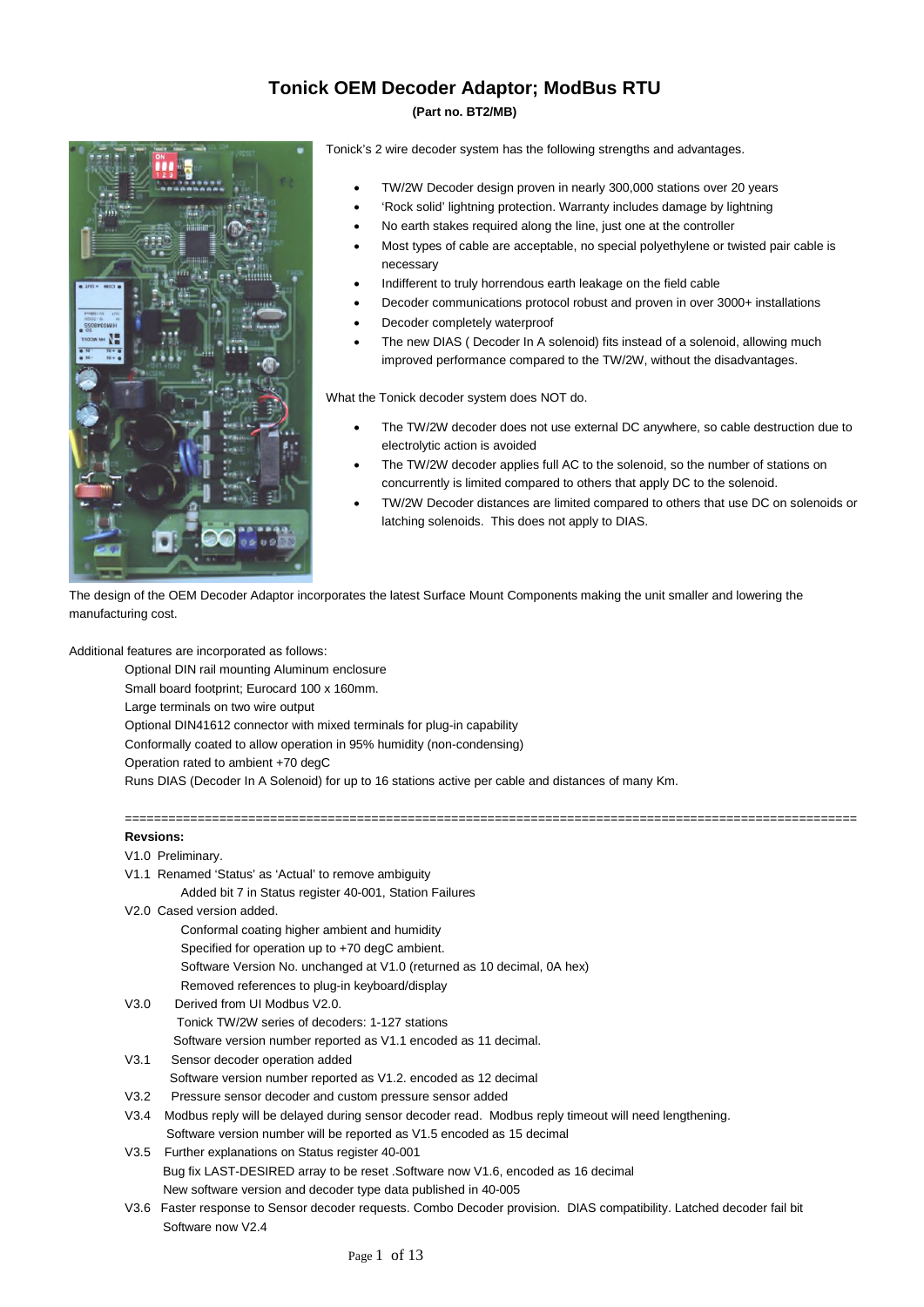#### **Specification. OEM DECODER ADAPTOR.**

#### **Tonick Part No. BT2/MB**

Supply Voltage 24 ~32 Vrms AC 50 or 60Hz. Transformer recommended: 26VAC 34VA 1300mA output, either (a) 230VAC 50Hz input OR (b) 115VAC 60Hz input. Customer sourced transformers must be pre-qualified by Tonick as suitable for the Warranty to be valid. DIAS needs 60Hz. 24VAC or 23VAC inverters available for 50Hz regions or if dirty power.

Supply Current Up to 1.3A

Output Voltage 23 ~ 31 Vrms AC Output Current (Max continuous) 1 .2A at Ambient +50degC 0.6A at Ambient +70degC Linearly derate between +50 and +70degC

Note: Full Line output voltage will be continuously applied to the solenoids connected to 'on' decoders. Attention must be given to the specifications of these solenoids. DO NOT EXCEED THE MAXIMUM OUTPUT CURRENT OF THE OEM DECODER ADAPTOR.

| Line Signaling | Up to 127 Tonick 2 Wire TW/2W (Watermation-style), or DIAS (Decoder In A Solenoid). Up to 16 active (Subject to total<br>solenoid loads) |
|----------------|------------------------------------------------------------------------------------------------------------------------------------------|
|                | Allow 45 seconds after power-up, before switching decoders                                                                               |
| Approvals      | CE (European) marked and compliant                                                                                                       |
|                | RoHS (European) compliant & lead free                                                                                                    |
| CPU            | 8 bit RISC, 8MIPs, 64K flash / 4K RAM / 4K EEPROM.                                                                                       |
| Firmware       | Re-writable application in general flash space.                                                                                          |
|                | Uses Kanda Keyfob programmer.                                                                                                            |
| Communications | RS485 half duplex (+-80V fault, 15kV discharge)                                                                                          |
|                | 9600 Baud, N,8,2 (Other formats on request)                                                                                              |
|                | A, B line biasing resistors and 130 Ohm line terminating resistor                                                                        |
| Isolation      | 1KV between decoder line/transformer AC input and RS485 circuitry                                                                        |

Slave address programmable 1...7 using the plug-in DIL switches. Factory Set: Slave address 1

#### **Connections**

The OEM DECODER ADAPTOR should be wired as follows.

**AC** and **AC** terminals should be wired to the transformer supply L1 is the Field Cable 'Live' terminal (referred to as the 'line') **L2** is the Field Cable 'Neutral' terminal

**EST1** The Earth Stake terminal (EST) MUST be connected to a properly bedded earth stake or plate via a 4mm<sup>2</sup> (#11 AWG) or larger earth wire. This earth system is not to be regarded as an electrical safety earth. Connection of the EST to a building and/or an electrical earth is NOT permitted. If it was, a lightning strike on the field cable would be conducted into the building and/or its electrical installation.

#### **RS485 Terminals**

**A (D0), B (D1)** are half duplex RS485 signals. **B** is more +ve than **A** during line idle conditions **COM** is the ground of the RS485 circuitry, and must be connected to the RS485 0V of host controller. **The RS485 is optically isolated from the OEM Decoder Adaptor decoder circuits by at least 1KV to help protect against lightning surges propagating into the host controller.**

Environmental General

Storage 0 to 70 Degrees Centigrade

5% to 95 % humidity (non -condensing)

Operation +5 to +70 degrees centigrade. Derated from 1.2A output at +50degC to 0.6A output at +70degC 5 to 95 % humidity (non –condensing). Conformally coated with Acrylic, except fan and terminals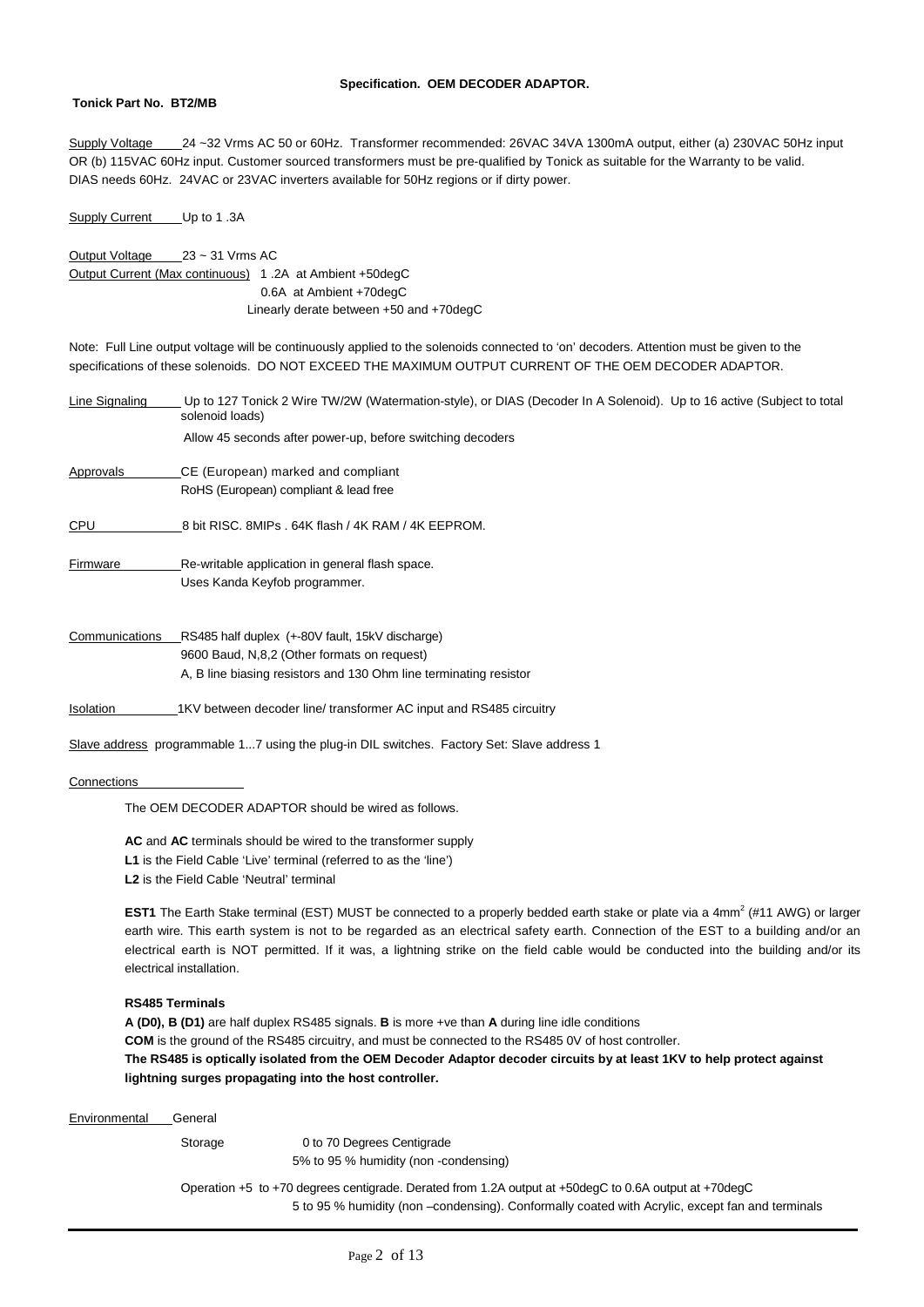## **OEM Decoder Adaptor Housing:**

The OEM Decoder Adaptor is assembled on a standard sized Eurocard 100mm x 160mm. Conformally coated with Acrylic. Connection via top screwed, side entry Euro terminal blocks.

A 4 way DIL switch may be temporarily plugged in, which allows the slave address to be set, 1...7.

The PCB is housed in an open fronted Aluminum enclosure, DIN rail mountable. (See below)



- JP2 Remote control audio using DTMF tones from cellphone or radio
- JP9 RS485 communications for commands and status
- JP4 Alternative DIN41612 I/O connector (size M/2), replacing JP2, 3, 6 ,7 ,9
- JP8 Connector for temporary plug-in address selection DIL switches
- LED D9 Blue=signalling decoder, Green=decoder power on, Red=station fail (Tri-colour)
- LED D8 AC input present (not fused) (Orange)
- LED D7 Comms message error (Red)
- LED D5 Sending comms reply (Yellow)
- LED D4 Receiving comms command (Yellow)
- LED D1 DC power & Micro OK (Green)



The Eurocard is housed in a open-fronted, DIN rail mountable aluminum enclosure.

Dimensions:

187mm long, 75.4mm high 35mm deep when mounted on 'top hat' DIN rail

Left hand cheek milled to allow wire connections into the terminals.

LEDs visible from the top.

Snap on/off 'top hat' DIN rail mounting.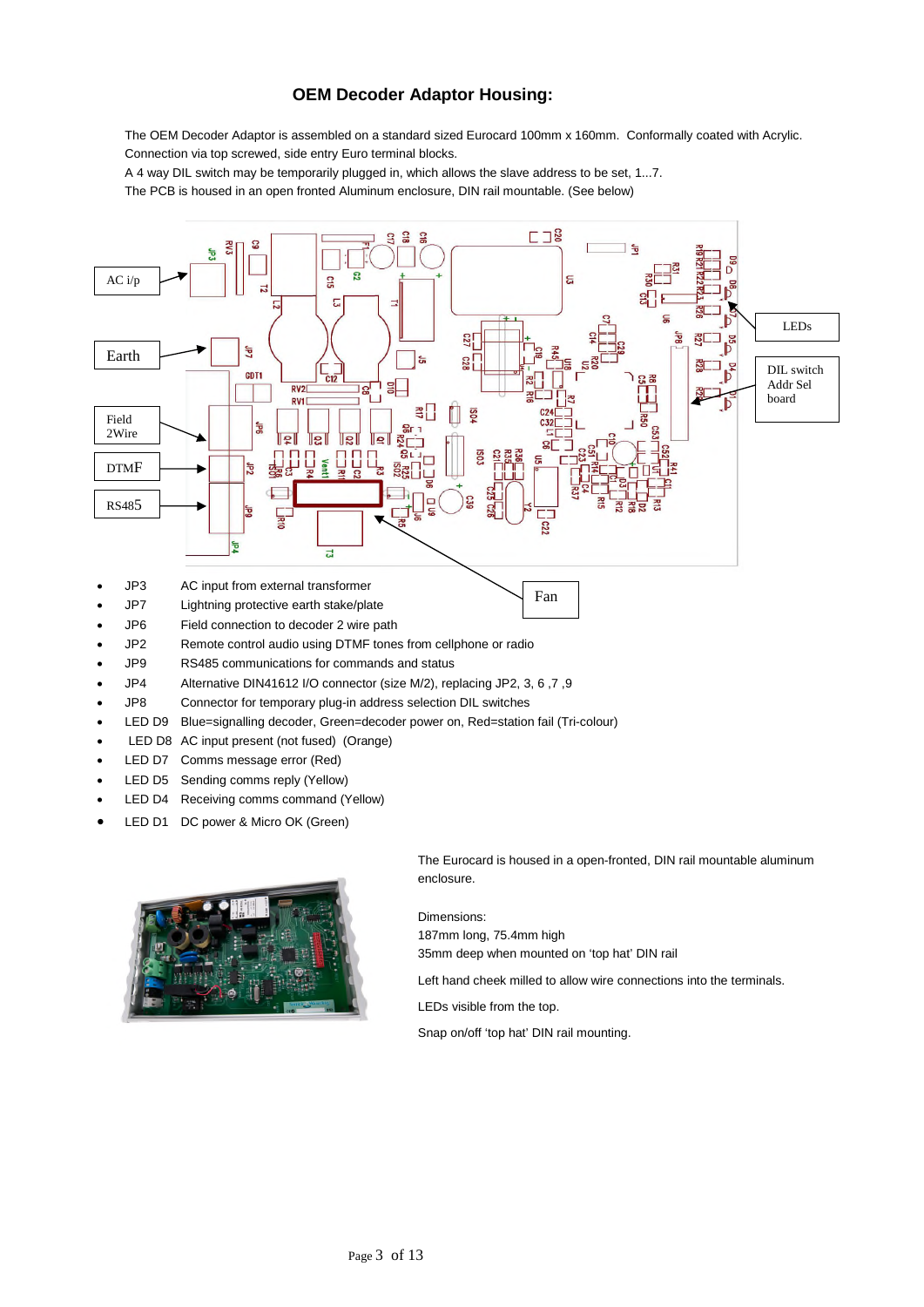#### **HARDWARE**

The communication hardware specification for TONICK OEM DECODER ADAPTOR MODBUS RTU is 9600Baud RS485 1 Start, 8 Data, No parity, 2 Stop bits. The port is isolated to 1000V from the 2 wire paths and is +-80V fault tolerant on A and B. It will also withstand up to 15kV discharge from both direct and human body models. The isolation is intended to resolve lightning strike issues on the 2 wire paths, so protecting the host controller

OEM Decoder Adaptor supports a maximum of 127 Tonick 2 wire decoders or DIAS (Decoder In A Solenoid) on its 2 wire path line,.

The OEM Decoder Adaptor hardware will drop the relevant line if a current greater than approx 1.6A is detected for more that 3 seconds. This event sets error bits in the 16 bit signaling status register 40-001 accessed with function code 03H. An algorithm in the firmware attempts to make a decision about whether a line current fault can be attributed to a particular decoder. If it can, an error will be recorded for that decoder. Note: The short-circuit detection may not be triggered if there is significant line resistance between the controller and the short-circuit.

The Earth Stake terminal (EST) MUST be connected to a properly bedded earth stake or plate via a 4mm<sup>2</sup> (#11 AWG) or larger earth wire. This earth system is not to be regarded as an electrical safety earth. Connection of the EST to a building and/or an electrical earth is NOT permitted. If it was, a lightning strike on the field cable would be conducted into the building and/or its electrical installation. Conversely, a lightning surge on the power line will be transmitted to the decoder field cable and cause possible decoder damage.

#### **Wiring**

The OEM Decoder Adaptor should be wired as follows.

**AC** and **AC** terminals should be wired to its transformer supply.

L1 is the Field Cable 'Live' terminal (referred to as the 'line' or 2 wire path)

**L2** is the Field Cable 'Neutral' terminal

**EST1** (Earth Stake Terminal) must be connected to the earth stake (see above for recommendations)

#### **RS485 Terminals**

**A (D0), B (D1)** are half duplex RS485 signals. **B** is more +ve than **A** during line idle conditions

**COM** is the ground of the RS485 circuitry, and must be connected to the RS485 0V of host controller.

**The RS485 is optically isolated from the OEM Decoder Adaptor decoder circuits by at least 1KV to help protect against lightning surges propagating into the host controller.**

**Address Select DIL switches**; Plugged into JP8 whilst powering up. Sets slave address.

| DIL Position;  | $Off = 0.$             | $On = 1$ |
|----------------|------------------------|----------|
| 1 slave addr 0 |                        |          |
| 2 slave addr 2 |                        |          |
| 3 slave addr 4 |                        |          |
| 4              | Yellow slider not used |          |

For example: powering up the interface with no DIL switches fitted will result in no changes from previous settings. With all DIL switches on, slave address 7

A small plug-in PCB is provided with the DIL switches on it. This is fitted temporarily to set the address, then removed.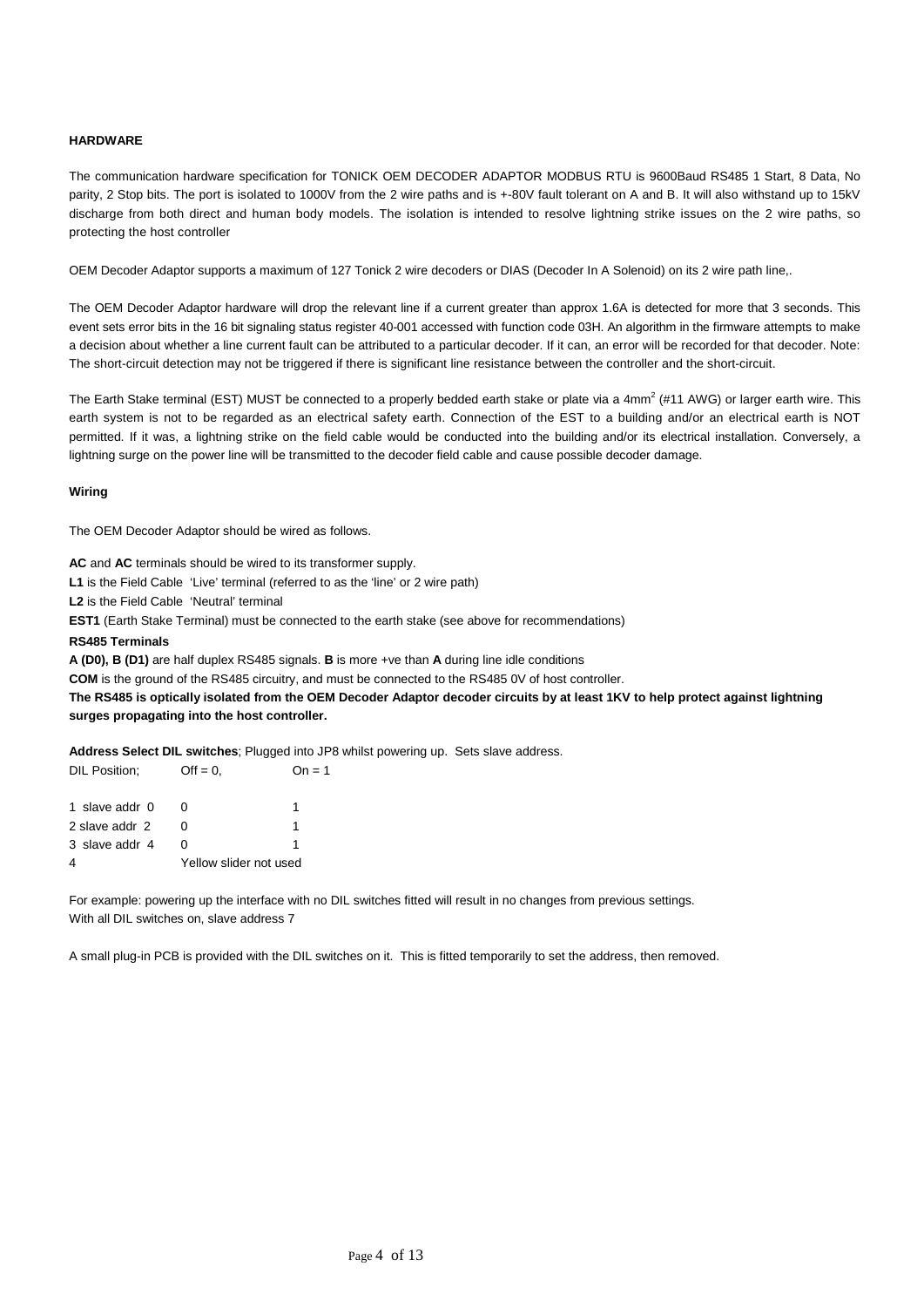#### **Combination Master Valve Decoder, Pressure Sender and Flow Sender**

The COMBO decoder combines a Master Valve solenoid on/off control settable to address 126 or 127 (default, out of the box), a pressure sensor input and two alternative flow inputs; one for Woltmann-type contact closures flow meters and the other for pulse-type open-collector flow meters.

Housed in a water-tight encapsulated enclosure, 70x50x35mm, the combination decoder may use any or all the inputs and outputs. A green/red/orange LED makes troubleshooting easier.

The combo pressure and flow sender register addresses now occupy 9-14 in the sender address range. See next section.

More details in the combo Decoder Brochure.

In software V2.4 There is no longer a pump decoder at 127 automatically turning on with the 2 wire path on. 127 is now a normal valve decoder

#### **Sensor Decoders**

There can be up to 8 sensor decoders in addition to the 127 valve decoders. These are separately addressed as 1-8, but do not interfere with decoders 1-8

There are currently 6 types.

- 1. Volumetric soil Moisture Content (VMC), returning 0-55% in 1% increments
- 2. Contact closure counting. Measuring up to 5 closures/second from volt-free contacts. Counting into 7 bits in a byte 0x00-0x7F, wrapping around. The top bit is the contact position. 1=closed, 0=open.
- 3. Combo Decoder flow measurement frequency of pulses 0-200Hx
- 4. 8 digital inputs. Measuring 12-30V AC or DC on each input with respect to a common. A voltage present returns a 1 in the byte. Inputs are isolated up to 1KV from the 2wire path.
- 5. Gauge pressure, 0-10BAR using an IP68 custom sensor, G1/4 male thread
- 6. Gauge pressure, -1BAR to +6BAR using an IP68 custom sensor, G1/4 male thread

More details on these sensors are in the brochure 'Tonick Watering Sensor Decoders'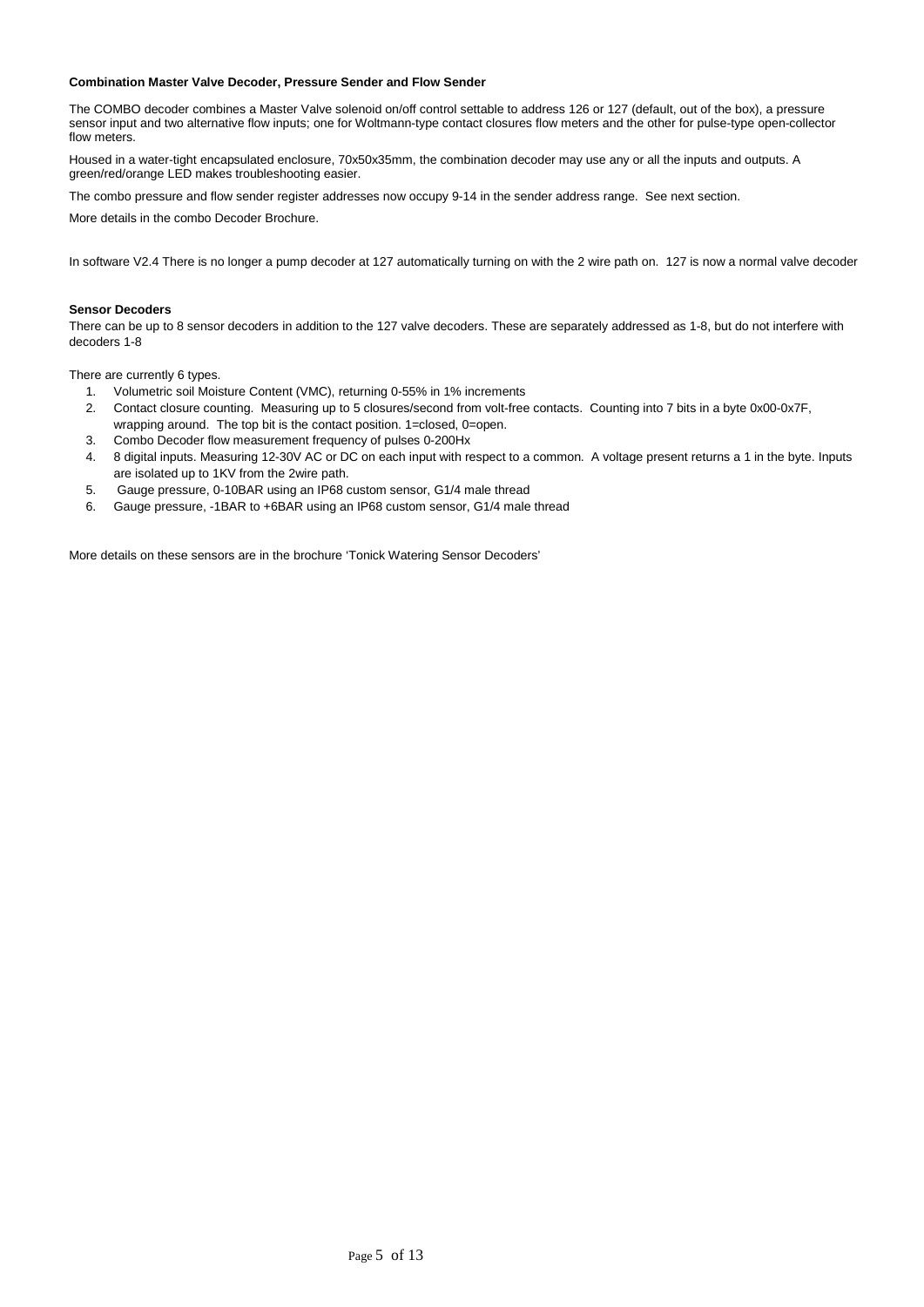#### **DIAS (Decoder In A Solenoid)**



# **2Wire Decoder built-into a valve solenoid**

- Combines a 2Wire Decoder and Solenoid into one product.
- Reduces number of field wire connections by 50%
- Multi-colored LED provides feedback reduces troubleshooting time.
- Screws into most valves. (Thread adapters for Hunter, Rain Bird and TORO).
- 3-Way solenoid with back water port for big agricultural valves.
- Compatible with all Underhill & Tonick 2Wire Controllers and Converters.
- Superior distance and number of concurrent active stations.
- No grounding necessary along the 2Wire path.
- Built-in powerful protection from Lightning surges.
- Can re-use old wiring. Earth leakage on 2Wire well tolerated.
- 'Out of the box', works as a normal 24VAC solenoid with ultra low current.
- Works with the Tonick Sensor decoder range; soil moisture, flow and pressure.
- In-Rush Current 300mA-350mA
- Holding Current 30mA (2-way solenoid), 60mA (3-way solenoid), both relatively independent of applied AC voltage.
- Idle Current (typical) 4.5mA
- Maximum Active Valves per 2Wire path:
- 2-way 16 (spread relatively equally along the path)
- 3-way 10 (spread relatively equally along the path)
- Maximum operating distance 2-way: (Low water pressure: ~3Bar)
- $2.5$ mm $^2$  conductors 11,000m 35,750 feet (1 valve active)
- AWG14 conductors 10,000m 32,500 feet (1 valve active)
- 4mm<sup>2</sup> conductors 22,000m 71,500 feet (1 valve active)

#### **For more details, please see the DIAS data sheet.**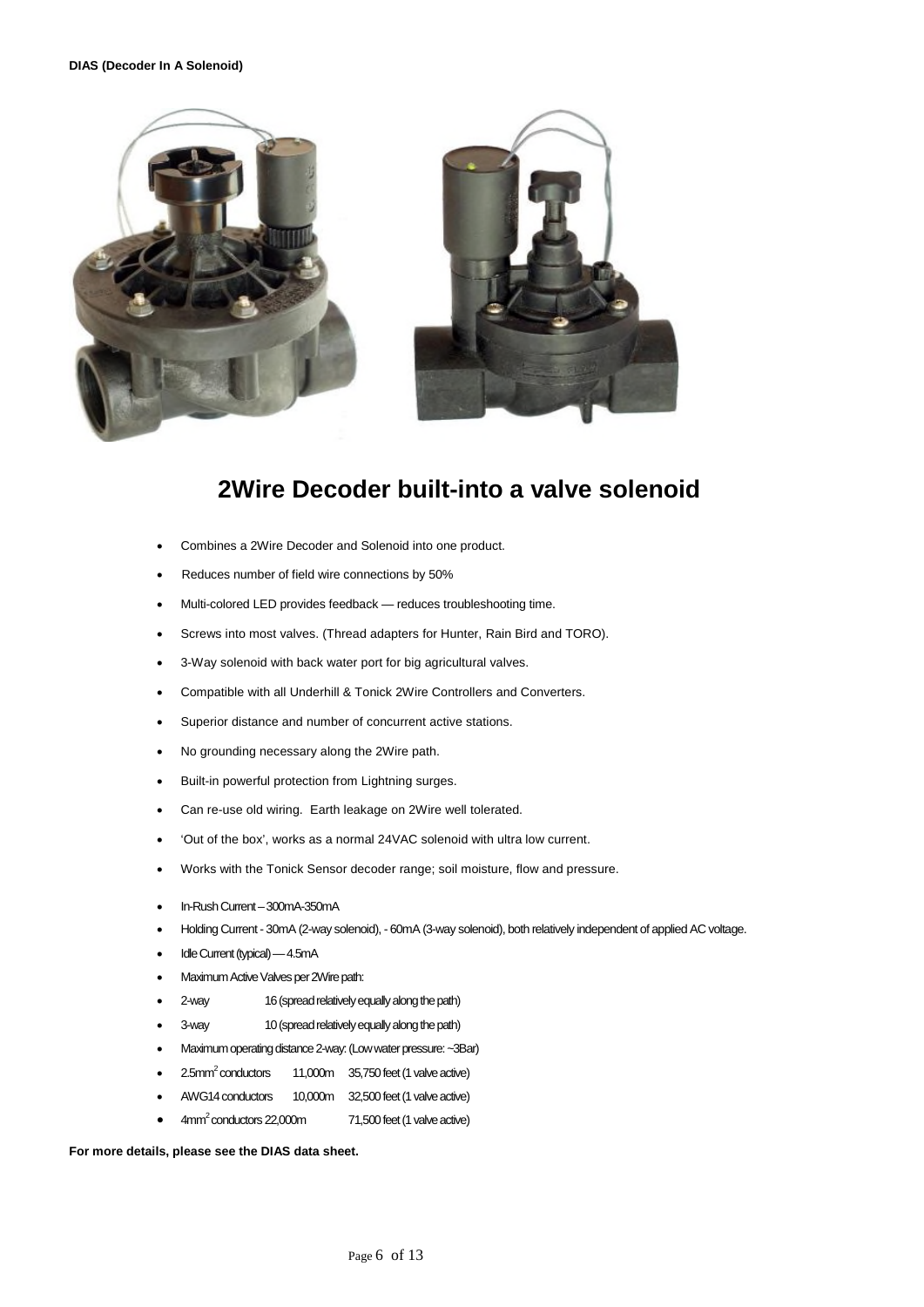| B       | Read- fn 03H. Preset- fn |         |                               |
|---------|--------------------------|---------|-------------------------------|
|         | 16H                      |         | Read- fn 03H. Preset- fn 16H  |
| address | <b>Desired</b>           | address | <b>Actual</b>                 |
| 40-008  | outputs 1-16             | 40-016  | Actual 1-16                   |
| 40-009  | outputs 17-32            | 40-017  | Actual 17-32                  |
| 40-010  | outputs 33-48            | 40-018  | Actual 33-48                  |
| 40-011  | outputs 49-64            | 40-019  | Actual 49-64                  |
| 40-012  | outputs 65-80            | 40-020  | Actual 65-80                  |
| 40-013  | outputs 81-96            | 40-021  | Actual 81-96                  |
| 40-014  | outputs 97-112           | 40-022  | <b>Actual 97-112</b>          |
| 40-015  | outputs 113-127          | 40-023  | <b>Actual 113-127</b>         |
|         |                          |         |                               |
|         |                          |         |                               |
|         |                          |         |                               |
|         |                          |         | Read-fn 03H. Preset-fn<br>16H |
|         |                          | 40-024  | Sensor address                |
|         |                          | 40-025  | Sensor trigger/results        |
|         |                          |         |                               |

For example: Turn on decoder 10

Set bit #9 in 'desired' holding register 40-008 (decoder 1 is in bit #0), using Write Multiple Registers Fn 16H Wait about 1 second

Poll Holding Register 40-001, using Read Multiple Registers Fn 03H. Test bit 0. If zero, Busy is finished. Test bit #9 in 'Actual' Holding Register 40-016

Desired & Actual should be the same; if not, a failure.

Bit 7 in Status register 40-001 will be set if any mismatch between DESIRED and ACTUAL arrays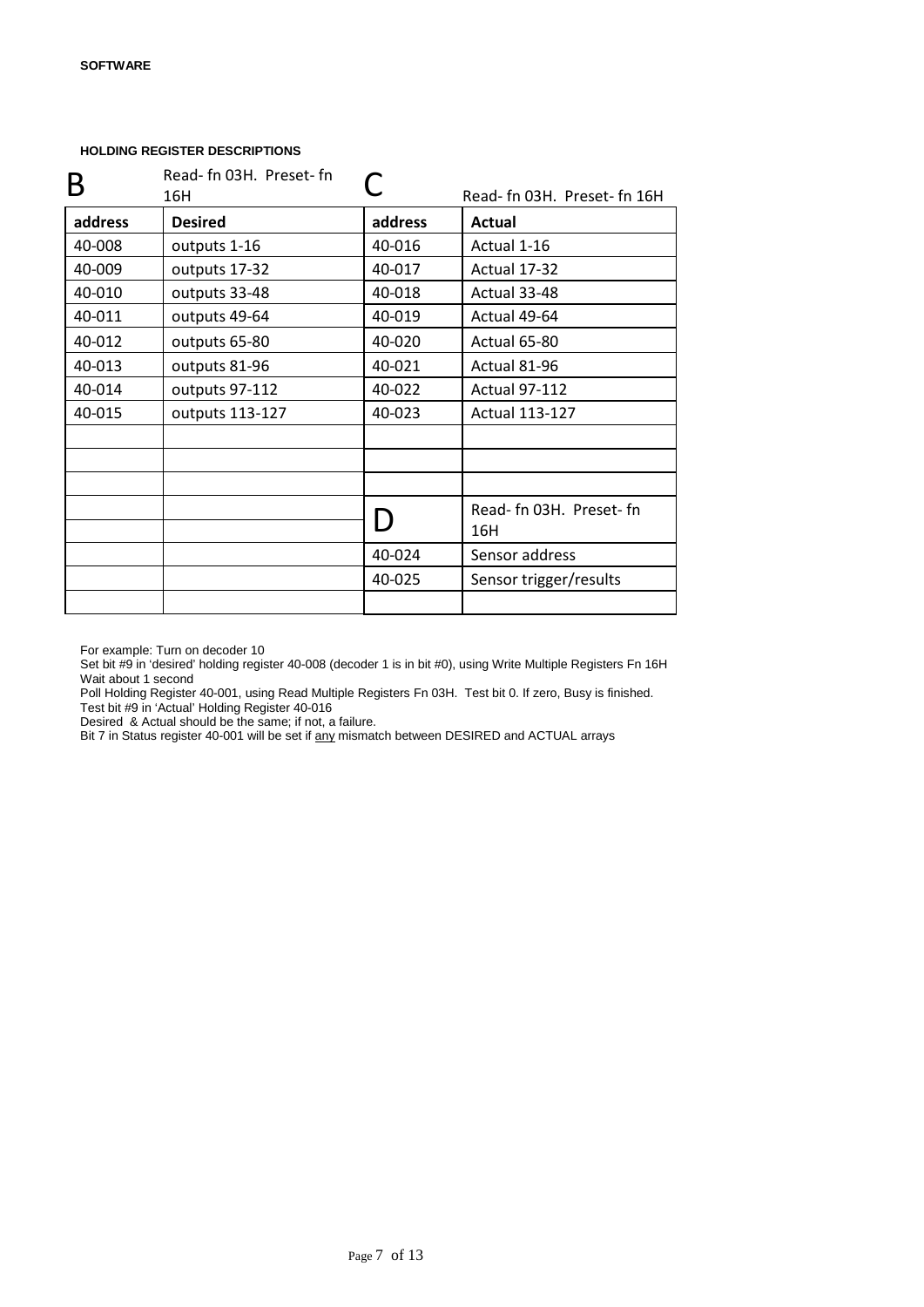|         | Read- fn 03H. Preset- fn 16H                     | 40-001 | <b>Interface Status</b>                |
|---------|--------------------------------------------------|--------|----------------------------------------|
| address | description                                      | bit#   | description                            |
|         |                                                  | 0      | Busy flag. $1 =$ busy                  |
| 40-001  | Interface Status                                 | 1      | Line high current (R/W)                |
| 40-002  | Current change threshold lower (mA) (R/W)        | 2      |                                        |
| 40-003  | Current change threshold upper (mA) (R/W)        | 3      | Resettable line fuse tripped (R/W)     |
| 40-004  | Total 2 wire line current (mA) Read-only         | 4      |                                        |
| 40-005  | Top byte: S/w version x 10. bottom: decoder type | 5      | Line on $(1)$ , line off $(0)$ $(R/W)$ |
| 40-006  | \$AA55 hex. (user changeable)                    | 6      |                                        |
| 40-007  | Front panel LED values (read-only)               |        | <b>Station failures present</b>        |
|         |                                                  | 8      |                                        |
|         |                                                  | 9      |                                        |
|         |                                                  | 10     | Latched Station Fail (R/W)             |
|         |                                                  | 11     |                                        |
|         |                                                  | 12     |                                        |
|         |                                                  | 13     |                                        |
|         |                                                  | 14     | Can't Implement Signalling             |
|         |                                                  | 15     |                                        |

• R/W next to an interface status bit means it can be written to from the comms. All other IFSTATUS bits are read-only and will not be affected by the values supplied in the comms (Fn. 16H), 16 bit write data. Read-only bits will be refreshed within 1 second to their true values.

If Line high current or resettable fuse tripped, the status bits will be set even if the 2 wire decoder power is off. These will need to be written to zero to clear them.

- 40-006 may be written to a value different from \$AA55. If the BT2 has rebooted, this value will be restored. This can be used by the OEM controller to detect a reboot by the BT2. If not \$AA55 and RS485 communications have ceased, the BT2 will reboot in 16 seconds
- 40-005 publishes the software version x 10 in the top byte. e.g. version 2.4 will be published as 24 decimal, \$18 hex. The bottom byte is the code for the type of decoder. 0 = Underhill TK-DEC-1, 1 = Tonick TW/2W, 2 = AquativePlus(AC) motorized valve, 3 = DIAS (Decoder In A Solenoid)
- 40-005 will be refreshed at boot.
- Bit 7 in Status register 40-001 will be set if any mismatch between DESIRED and ACTUAL arrays. A Fail-Turn-Off will not set this bit.
- (NEW) Bit 10 in status register 40-001 will be set if there has been a failure on or off. This can be used to detect a previous fail-turn-off. Only reset by the host controller.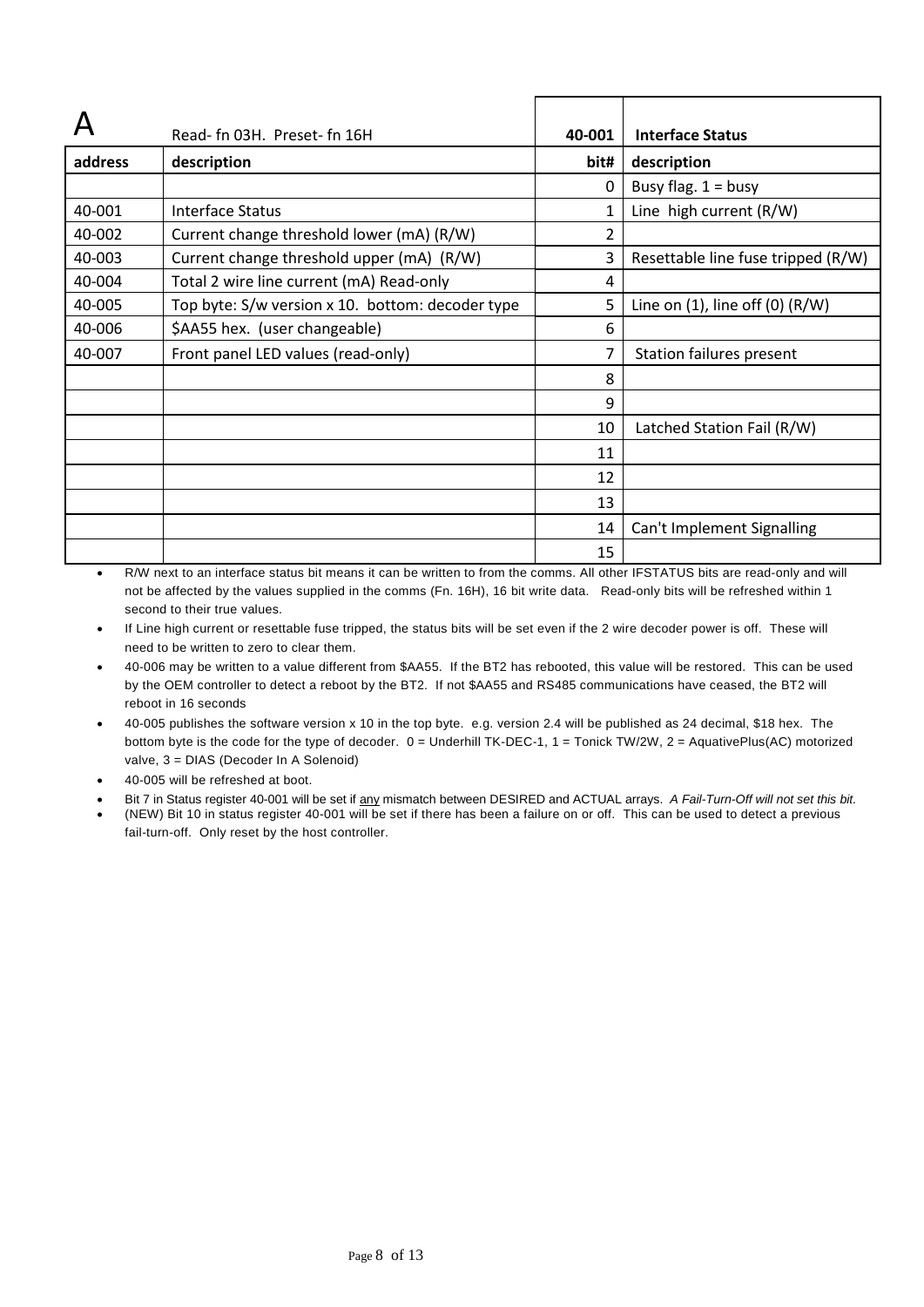#### **Switching Method Using Read/Write Registers**

To switch up to 4 TW/2W or TK-DEC-1 decoders at once. (But be careful of Ohms Law and not turn on too many at once; 2 at a time per line is more usual) . Up to 10 DIAS (Decoder In A Solenoid) may be switched at once.

(NEW) The BT2 will switch off the decoders no longer needed before switching on the new ones.

- Write DESIRED holding registers 40-008 to 40-015, Bank B, with function 16H, with bits set accordingly.
- Poll register 40-001, bit 0, Bank A, with function 03H until bit 0 is zero, i.e. Busy finished. Allow about 0.5 second per decoder operation. Attempts to re-write DESIRED while Busy flag is set, will be blocked and a ModBus exception response 06 returned.
- OR…poll using Fn 11H. When status returned is 0000, signalling has finished, otherwise it is Hex FFFF
- Make sure line has not overloaded by checking bits 1 & 3 in register 40-001.
- Read ACTUAL holding registers 40-016 to 40-023 with function 03H. Compare like bits in Banks B & C. If different, an error has occurred
	- o Desired 1, Actual 0... fail to turn on
	- o Desired 1, Actual 1...successful on
	- o Desired 0, Actual 0...successful off, (but may have been an EMERGENCY OFF. See Latched station Faults bit 10 of 40-001)
- Reading ACTUAL registers whilst Busy flag is set, may give erroneous results, but will not generate a ModBus error code.
- If fail to turn off, reset its ACTUAL bit back to 0 with function 16H to clear the fault indication.
- If fail to turn on, reset its DESIRED (output) bit back to 0 with function 16H to clear the fault indication. (NEW) This will not result in an EMERGENCY OFF if it previously failed to turn on

The line (2 wire path) will be turned on automatically with the first decoder on and left on until manually turned off by writing bit 5 of register 40-001 to zero.

The line can be turned on in the absence of any on decoders by writing bit 5 of register 40-001 to one. A write to this location will only modify bits 1, 3, 5 and 15. All other bits in this register will be unaffected by the write data supplied in the comms.

Turning the line on without operating any decoders is very helpful for doing faultfinding on the relevant 2 wire path.

Turning the line off will reset all its bits in Banks B & C to zero.

To maintain compatibility with future developments of OEM Decoder Adaptor, the user should NOT read or write to registers that are not currently implemented.

Remember that 'Busy flag' must be polled (and seen to be zero) before examining the corresponding ACTUAL bit.

The OEM Decoder Adaptor automatically turns the relevant line on if decoders are desired on and left on until manually turned off by writing bit 5 of register 40-001 to zero. Set/reset of Bit 5 in Holding Register 40-001 will force the line on and off, but only until the reception of the next message that alters the DESIRED bits (even if nothing is changed).

Decoders are switched one at a time in roughly 0.5 second intervals. Decoders will be switched on in the order biggest address…smallest address. e.g. Decoders 1, 3, 5, 126, will be turned on:- 126, then 5, then 3 then 1. (NEW) Any decoders no longer needed will be turned off first, before new ones on.

Successful operation of a decoder station is determined by the measured change in line current as a result of the attempt at switching. The values for determining a correct change in current can be inspected in registers 40-002 and 40-003, accessed through function 03H. As shipped, the unit expects a minimum change of 67mA and a maximum change of 920mA. These values are adequate for most applications. If a new value is required, the register may be set using Fn 16H in mA.

#### **Line Current Monitoring**

The OEM Decoder Adaptor continuously monitors line current (2 wire path), and will turn off the relevant line, if a current above the maximum of 1.6A is measured for more than 3 seconds. The capability of OEM Decoder Adaptor to supply current is determined by its transformer or inverter if fitted. The transformer recommended is 26VAC, 34VA.

The 2 wire path for decoders is monitored every 100mS. Its results in mA may be read in register 40-004. Resolution is 5mA, and any reading less than 10mA will be read as zero.

Situations that set the Fuse Tripped (bit3) and or Line high Current (bit 1) will drop the line for safety, but leave the flags set. The user must reset these flags using Fn. 16H, or reboot.

Note. Short Circuits on the line that are many ohms (cable length) away from OEM Decoder Adaptor may not trigger this instant action, and in the event of extreme field cable lengths, may not even trigger an overload; both Overload and Short circuit events can be polled for via the status register, and also set the 'Line Faults' red LED.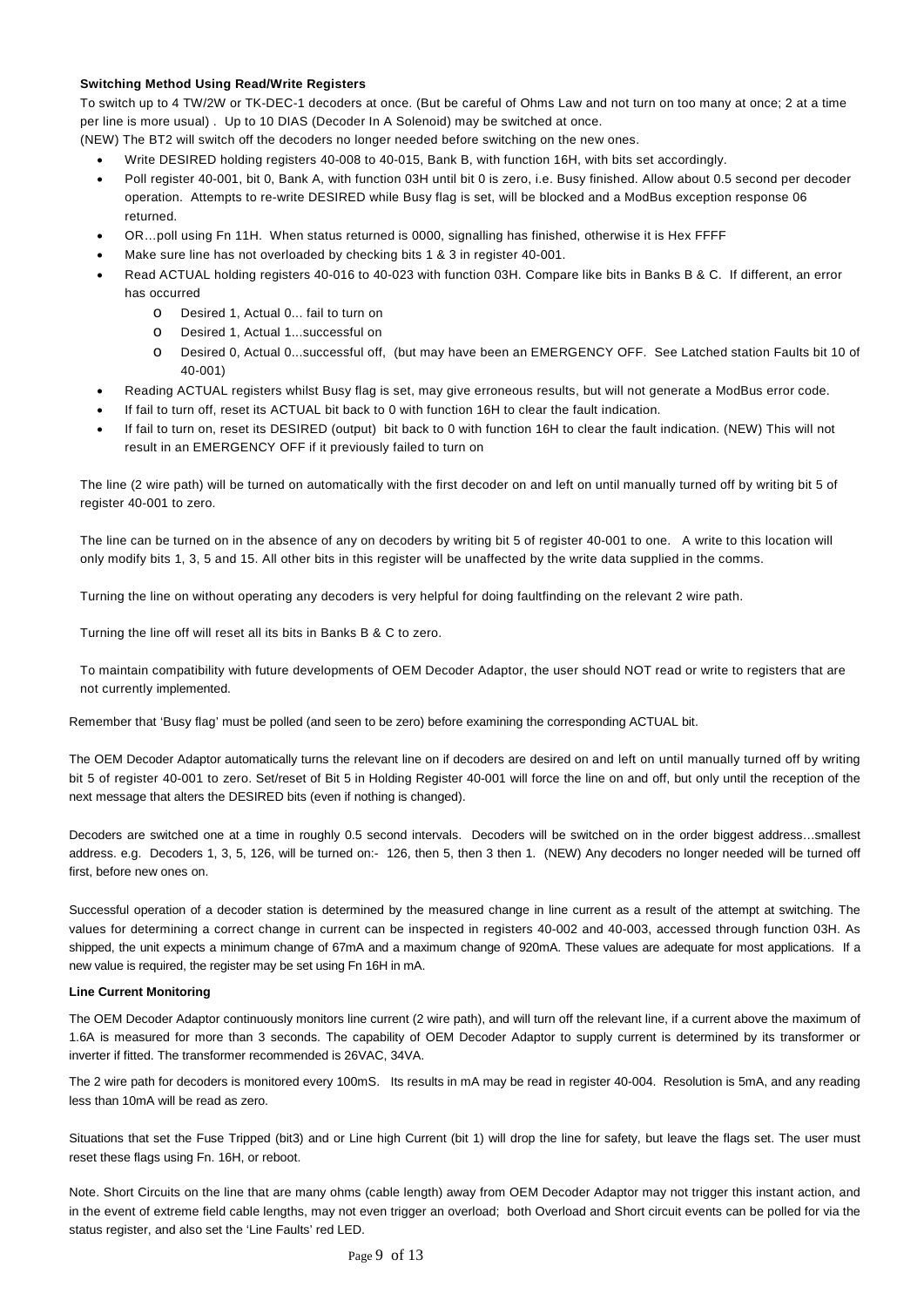After an overload or fuse trip, the current will read 0mA, but the flags in register 40-001 will reflect what has happened. This can be read with Fn. 03H, read multiple 16 bit registers with number of registers =1.

Before further 'on' commands will be actioned, these flags must be set to zero with Fn. 16H, write 16 bit registers.

#### **Failed Stations**

These will be indicated by a mismatch between corresponding bits in DESIRED and ACTUAL. Bit 7 of IFSTATUS 40-001 will be set if these is a mismatch in any of the 127 stations. HOWEVER a fail-turn-off will NOT leave a mismatch, as the BT2 will never leave an unwanted decoder on. Instead read bit 10 of STATUS register 40-001 to see if a latched station fail is present. This must be reset to zero by the host controller with Fn. 16H, write 16 bit registers.

#### **Sensor Decoders**

There can be up to 8 sensor decoders and 2 Master Valve Combo decoders in addition to the 127 valve decoders. These are separately addressed as 1-14, but do not interfere with decoders 1-14

There are currently 6 types.

- 1. Volumetric soil Moisture Content (VMC), returning 0-55% in 1% increments
- 2. Contact closure counting. Measuring up to 5 closures/second from volt-free contacts. Counting into 7 bits in a byte 0x00-0x7F, wrapping around. The top bit is the contact position. 1=closed, 0=open.
- 3. Combo Decoder flow measurement frequency of pulses 0-200Hx
- 4. 8 digital inputs. Measuring 12-30V AC or DC on each input with respect to a common. A voltage present returns a 1 in the byte. Inputs are isolated up to 1KV from the 2wire path.
- 5. Gauge pressure, 0-10BAR using an IP68 custom sensor, G1/4 male thread
- 6. Gauge pressure, -1BAR to +6BAR using an IP68 custom sensor, G1/4 male thread

More details on these sensors are in the brochure 'Tonick Watering Sensor Decoders' More details on the Combo Decoder in its brochure

#### **Accessing the Sensors**

The interface to the sensor decoders is by two 16 bit holding registers 40-024 Sensor address 40-025 Sensor Trigger/results

**To trigger a sensor read**, Using command 16-write multiple holding registers

- Load Sensor address with a number between 1 and 14
- And load the trigger/results register with -1, 0xFFFF
- Wait 200mS
- Using command 03- read multiple holding registers: Poll 40-001 bit 0 (Busy) until busy =0. Up to 2 +/- 0.1 seconds total until busy goes back to zero.
- The Modbus reply to any poll will be delayed by up to 2 +/- 0.1 seconds whilst the sensor decoder is actually being read. At the end of this time (or earlier if the read is finished) the Modbus reply will come back from the poll. ENSURE THE CONTROLLER MODUS TIMEOUT DELAY IS SET TO A SUITABLY LONG FIGURE
- Using command 03- read multiple holding registers: Read 40-025 for the result.
- As an alternative to polling 40-001, 40-024 and 40-025 may be read using 03- read multiple holding registers. When the data is ready, the register 40-025 will no longer contain -1 0xFFFF.

If a there is a response from the sensor decoder, the bottom 8 bits of 40-025 will be the sensor value returned and the top 8 bits will be set to 0x01 i.e. 0x01ss, where ss is 8 bits of sensor data. If no response from the sensor decoder, all 16 bits will be 0x0000

The Modbus reply to any poll will be delayed by up to 2+/- 0.1 seconds whilst the sensor decoder is actually being read. At the end of this time (or earlier if the read is finished) the Modbus reply will come back from the poll. ENSURE THE CONTROLLER MODUS TIMEOUT DELAY IS SET TO A SUITABLY LONG FIGURE

Any attempt to change DESIRED (switch a decoder on/off) will be delayed until the response (or response timeout) is back from the sensor decoder.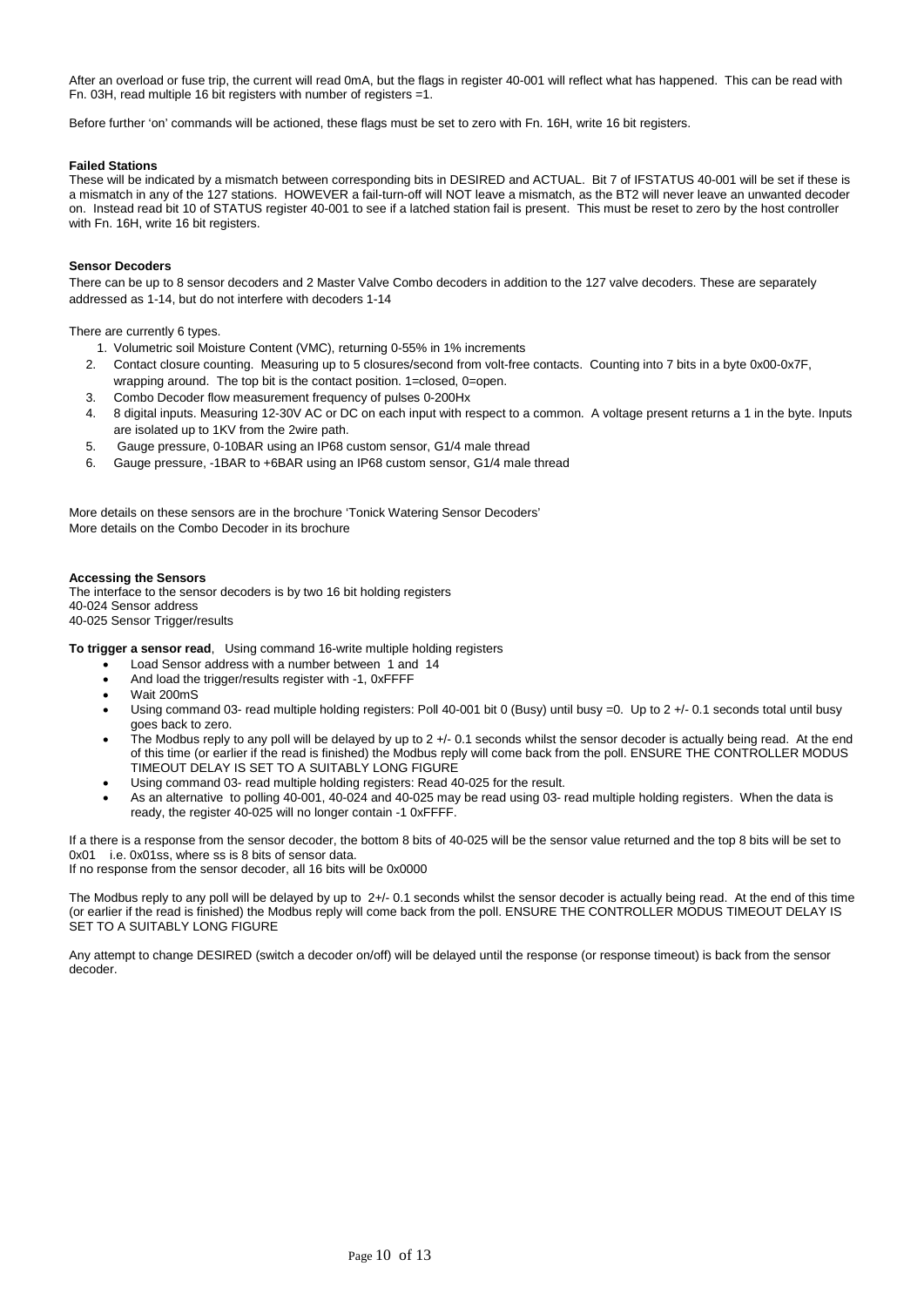#### **LEDS:**

The LEDs register 40-007 holds the following data which is mimicked on the front panel LEDS.  $1 =$  LED on,  $0 =$  LED off. It can be read using Fn. 03H, but not written using Fn. 16H

|           | Bit 0: DC Power OK                 | Green, D1                     |
|-----------|------------------------------------|-------------------------------|
| $\bullet$ | Bit 1: Modbus Frame being received | Yellow, D4                    |
| $\bullet$ | Bit 2: Modbus Frame being sent     | Yellow, D5                    |
| $\bullet$ | Bit 3: ModBus comms error          | Red, D7                       |
| $\bullet$ | Bit 4: Line AC present             | Orange, D8                    |
| $\bullet$ | Bit 5: decoder signaling           | <b>Blue</b>                   |
| $\bullet$ | Bit 6: Line energized              | ) Tri-colour LED, D9<br>Green |
| $\bullet$ | Bit 7: Last decoder Faulty         | Red                           |

Bit 5 (blue) is only on during the transmission of a decoder on/off command.

#### **Slave Address Selection:**

As shipped the OEM Decoder Adaptor is set to slave address 1 and 9600 Baud. The yellow slider baud rate selector is not used. Baudrate factory set at 9600.

To change address, plug in the address selector DIL switches into JP8 and turn on the interface power. The address on the DIL switches 0...7 will be mimicked on LEDs D5 (=1), D4 (=2), and D1(=4), with the baud rate of 9600 on D8 together with a Red LED on D9.

On power-up with no DIL switches fitted, a Green LED on D9 will show for 3 seconds during boot, and the following LEDs will mimic the settings before continuing.

| D5 | Address bit 1                |
|----|------------------------------|
| D4 | Address bit 2                |
| D1 | Address bit 4                |
|    | Led on $= 1$ , led off $= 0$ |

D8 Led on = 9600 Baud

A small plug-in PCB is provided with the DIL switches on it.





| Address Select DIL switches; Plugged into JP8 whilst<br>powering up. Sets slave address and baud rate |            |          |  |
|-------------------------------------------------------------------------------------------------------|------------|----------|--|
| DIL Position:                                                                                         | $Off = 0.$ | $On = 1$ |  |
| 1 slave addr 0                                                                                        |            | 1        |  |
| 2 slave addr 2                                                                                        |            | 1        |  |
| 3 slave addr 4                                                                                        |            |          |  |
| Yellow slider                                                                                         | not used   |          |  |

For example: powering up the interface with no DIL switches fitted will result in no changes from previous settings.

With all DIL switches on, and the board plugged in, the settings will become: 9600 Baud, slave address 7

• Jumper link pair J5, on the main board, alters the polarity of decoder signaling waveform on the line. Consult factory if these need to be altered.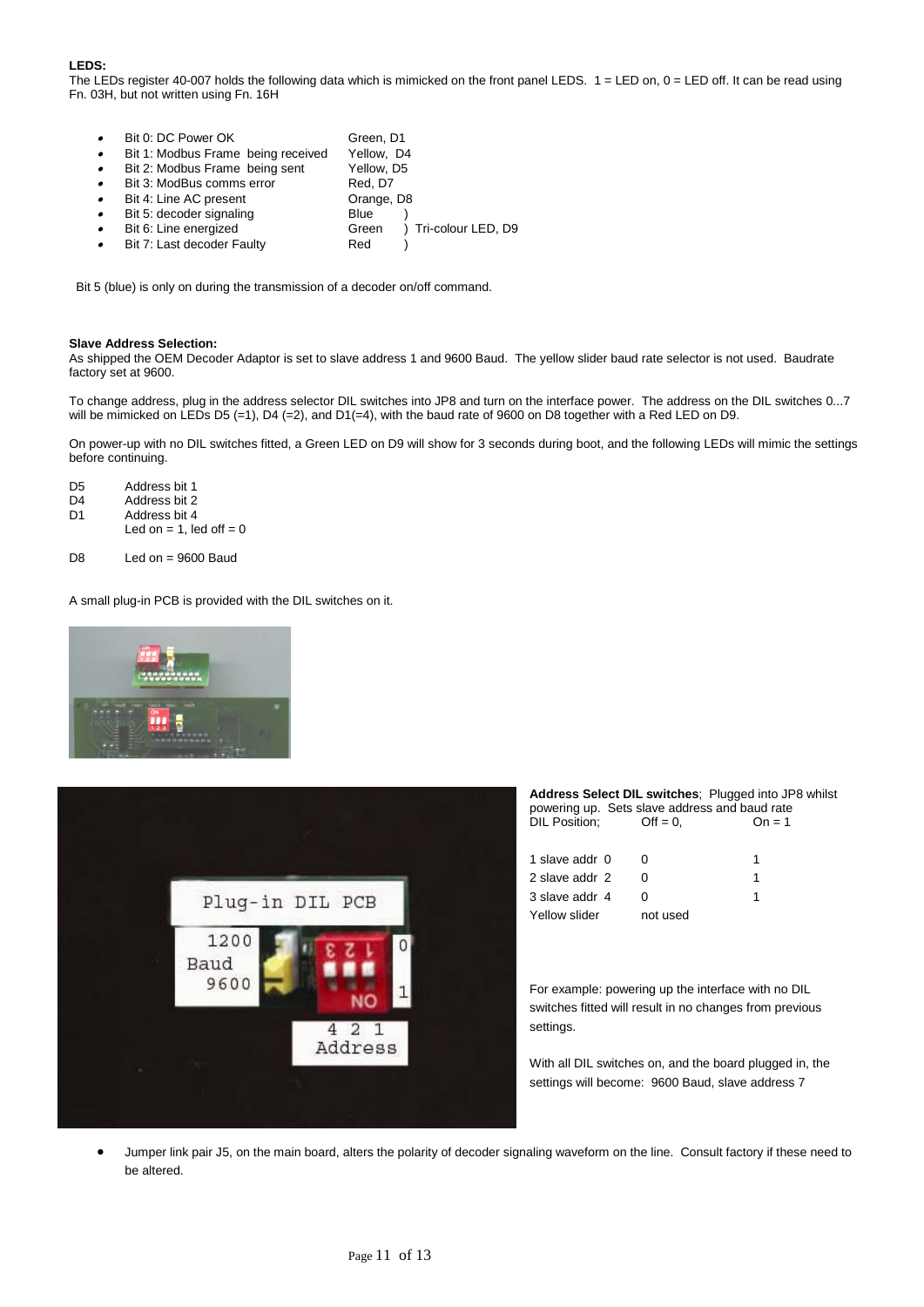### **The OEM DECODER ADAPTOR MODBUS: Communications Protocol**

The Tonick OEM Decoder Adaptor ModBus is a variant on the Tonick Watering Translator with neither LCD display nor keypad. It is engineered as a single Eurocard 100x160mm PCB for incorporation in an OEM's controller and is powered from a single external **24V-32V** AC RMS transformer of 35VA rating. For DIAS, a 24VAC 60Hz or 32VAC 60 Hz inverter must be used. Tonick 2-wire decoders TW/2W or DIAS may be operated. (Factory set). The communications command set has been extended to compensate for the inability to alter parameters from a keypad or observe data on an LCD. Up to 6 decoders out of 127 may be active when powering conventional 24VAC solenoids (subject to Ohm's Law and 1.2A total line current at +50degC). Up to 10 DIAS-C 3-Way or 16 DIAS-C 2Way Decoder In a Solenoid may be operated, see DIAS data sheet for limitations on numbers that can be operated depending in 2wire path length.

This protocol defines what the Tonick OEM Decoder Adaptor must do and hence the Comms messages that must pass between the controller and it. The OEM controller is referred to as the 'master' or 'Host' and the Adaptor(s) as the 'slave(s)'. The Tonick OEM Decoder Adaptor can have a slave address between 1…7, as commanded by a plug-in DIL switch assembly, temporarily inserted.

The electrical spec is RS485 half duplex, multi-drop with line turnaround controlled by each talker on an as-needed basis. Code is asynchronous, 1 start, 8 data, no parity, 2 stop, at 9600baud. Protocol is binary, ModBus RTU. The normal line state is for the master to keep its end in transmit (or the line biased in the mark state) and the slaves in receive. Slaves will never initiate a message on their own. All slaves remain silent in receive until talked to by master. Errored messages received by slaves are met with silence, not NAK.

Message checksum is ModBus CRC16.

The OEM Decoder Adaptor has biasing resistors in its RS485 A, B lines and a 130 Ohm line terminating resistor, so that with nothing driving the line, signal 'B' is 300mV more positive than signal 'A', keeping the line in the (mark) idle state. This prevents all receivers from picking up a continuous stream of 0's (the break condition). The Tonick OEM Decoder Adaptor uses an RS485 transceiver with reduced slew-rate. The electrical capacity of the RS485 bus is 32 receivers.

This document draws on information contained in the following Modicon Documents: -

- *MODBUS over Serial Line Specification and Implementation Guide V1.02 Dec 20 2006*
- *Modicon Modbus Protocol Reference Guide PI-MBUS-300 Rev.J*

TONICK OEM DECODER ADAPTOR resolves a query complete by 4 character periods, or 750uS (whichever is the greater for the baud rate) of line idle. TONICK OEM DECODER ADAPTOR does NOT respond to any message that times-out. A break of 4 characters / 750uS initiates the interpretation of the query received. The host controller therefore needs to be sure that commands are sent as single bursts of characters with no significant inter-character breaks or delays.

The TONICK OEM DECODER ADAPTOR MODBUS protocol is implemented using RTU transmission mode (Binary). Message framing is achieved by line idle durations as described above. Please refer to the Modicon documents mentioned above if a fuller understanding of ModBus and its implementation on serial lines is required.

The TONICK OEM DECODER ADAPTOR MODBUS implementation embraces the MODBUS function numbers such that decoder stations are accessed as bits in holding registers 40-008 to 40-015 called DESIRED and corresponding STATUS (Actual) in the same bits in holding registers 40-016 to 40-023, whilst data values (such as line sensitivity) are accessed in holding registers 40-001 to 40-007.

In general, slave specific Comms counts and errors counts are recorded, but TONICK OEM DECODER ADAPTOR does not record successful message counts for the bus as a whole. Available counts are available on Fn 11H; these counts are reset to zero at power-up.

ModBus standard decrees that register number 1 is transmitted within a ModBus messages as address 0000. The addresses discussed below are the addresses that would appear in the master program. The numbers that are transmitted within messages will be one less.

Each decoder address/station is controlled by a DESIRED bit in a holding register and a STATUS bit in another holding register. An error flag can be generated by software in the host controller, if after a signaling has finished, the DESIRED and STATUS differ.